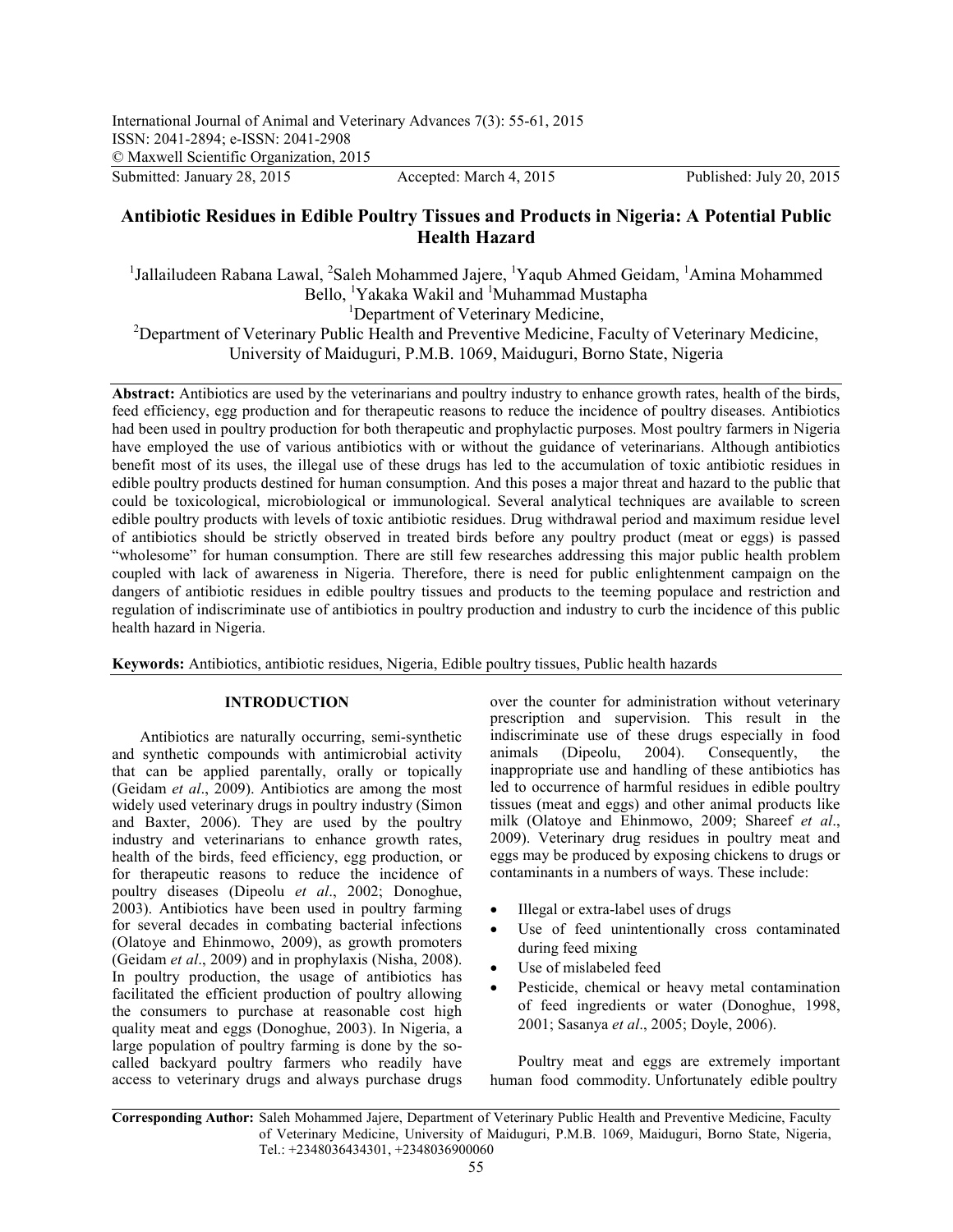tissues may be contaminated with harmful concentration of drug residues due to continuous and improper antibiotic usage in poultry industry (Donoghue, 2003; Shareef *et al*., 2009). Human consumption of toxic levels of antibiotic residues in food of animal origins (meat, milk or egg) had caused several pathological defects in man that are of public health importance (Dipeolu, 2004; Doyle, 2006; Nisha, 2008; Shareef *et al*., 2009; Muhammed *et al*., 2009). Therefore, birds or farm animals treated with antibiotics are required to be held for specific withdrawal period until all residues are depleted to safe levels before their eggs and tissues can be used as food for human consumption (Kukanich *et al*., 2005; Olatoye and Ehinmowo, 2009). The occurrence of veterinary drug residues in edible animal tissues remains a global problem (Geidam *et al*., 2009). Several screening analytical techniques are available for monitoring the presence of veterinary drug residues in foods of animals' origin (Heller *et al*., 2002; Sasanya *et al*., 2005; Simon and Baxter, 2006; Tajik and Shohreh, 2006; Nisha, 2008; Muhammed *et al*., 2009; Javadi *et al*., 2009; Shareef *et al*., 2009). Although, in most developed countries close attention is paid on sampling of animal products for chemical residues (Dipeolu, 2004). However, in some developing countries including Nigeria it was reported that food standards and regulations are inadequate and in some cases does not even exist (Dipeolu, 2004; Geidam *et al*., 2009). This is an indication that there are no adequate veterinary public health regulatory control and national programme for monitoring drug residues in foods of animals' origin in Nigeria (Kabir *et al*., 2004; Dipeolu, 2004; Olatoye and Ehinmowo, 2009; Geidam *et al*., 2009). Currently, a large populace of Nigeria is at high risk of the several defects caused by the consumption of meat or eggs from exotic breeds of chickens with toxic levels of antibiotic residues. Therefore, the aim of this review is to evaluate the risk and public health significance of consumption of edible poultry tissues and products with antibiotic residues in Nigeria.

## **LITRATURE REVIEW**

**Some commonly used antimicrobials in poultry industry in Nigeria:** Antibiotics can be applied in veterinary practice in three ways:

- At sub-therapeutic concentration,
- In a rotating classes of multiple antibiotics at low, sub-therapeutics concentration
- In a gradient sub-therapeutic regimen (Shareef *et al*., 2009).

Some of the commonly used antibiotics today in poultry industries in developing countries like Nigeria are Tylosine, Neomycin, Gentamycin, Tetracyclines (Chlortetracycline, Oxytetracycline), Sulfonamides (Sulfadimethoxine, Sulfamethazine, Sulfathoxazole), Penicillin (Ampicillin), Arsenicals (Roxarsone), Enrofloxacin, Erythromycine (Alhendi *et al*., 2000) and vaccines (Sasanya *et al*., 2005).Chloramphenicol, betaagonist compound and hormones are not allowed to be used in poultry production in most countries (Simon and Baxter, 2006). However, most antibiotics used in Nigerian poultry industries are labelled in different trade names, some of which are the combinations of two or more chemical substances to make them extra potent. While some are incorporated with several multivitamins. Most of these antimicrobials are administered orally to the birds in drinking water or mixed with feeds (Sasanya *et al*., 2005).

**Pharmacology and toxicology of commonly used antibiotics in poultry industry in Nigeria:** Veterinary drugs can be administered under prescription to food producing animals for therapeutic, prophylactic or diagnostic purposes (Simon and Baxter, 2006). Emphasis has been placed to ensure that, if veterinary drugs have been administered to animals, they are not present in tissues above their safe Maximum Residue Limit (MRL) or if banned from use in veterinary practice are not present at all (Dipeolu, 2004; Kabir *et al*., 2004; Simon and Baxter, 2006). Most of the antibiotics used in poultry production are administered in drinking water or incorporated in feed. It was reported that following administration these drugs are rapidly absorbed from the gastrointestinal tract of the chicken (Ramadan *et al*., 1992; Alhendi *et al*., 2000). It was also reported that administration of Ampicillin, Oxytetracycline and Sulphadimidine in feed resulted into an immediate increase in concentration of these drugs in plasma from the first day of treatment onward and in the liver, kidney and breast muscle from the second day of treatment onward (Alhendi *et al*., 2000). Factors such as physiochemical properties of the drug, presence of bivalentions in the gut and nutritional sources may affect absorption from the digestive tract of chickens (Gihmam *et al*., 1991; Alhendi *et al*., 2000). Geidam *et al*. (2009) reported that demographic variables like age, sex and species also influences distribution of drugs in tissues of animals. Following absorption from the gastrointestinal tract, penicillin is usually cleared rapidly from the blood via the kidney and into the urine and its metabolism occurs in the liver and kidney (Doyle, 2006). Greater amount of Oxytetracycline dose are absorbed from gastrointestinal tract and widely distributed in the body, particularly in the liver, kidney, bone and teeth; there is little, if any metabolism of this drug in animals or human (Doyle, 2006). Donoghue (1998) reported that in eggs Oxytetracycline seems to preferentially deposit in albumen. Sulfonamides are metabolized vianumerous pathways; the major metabolite is an acetyl derivative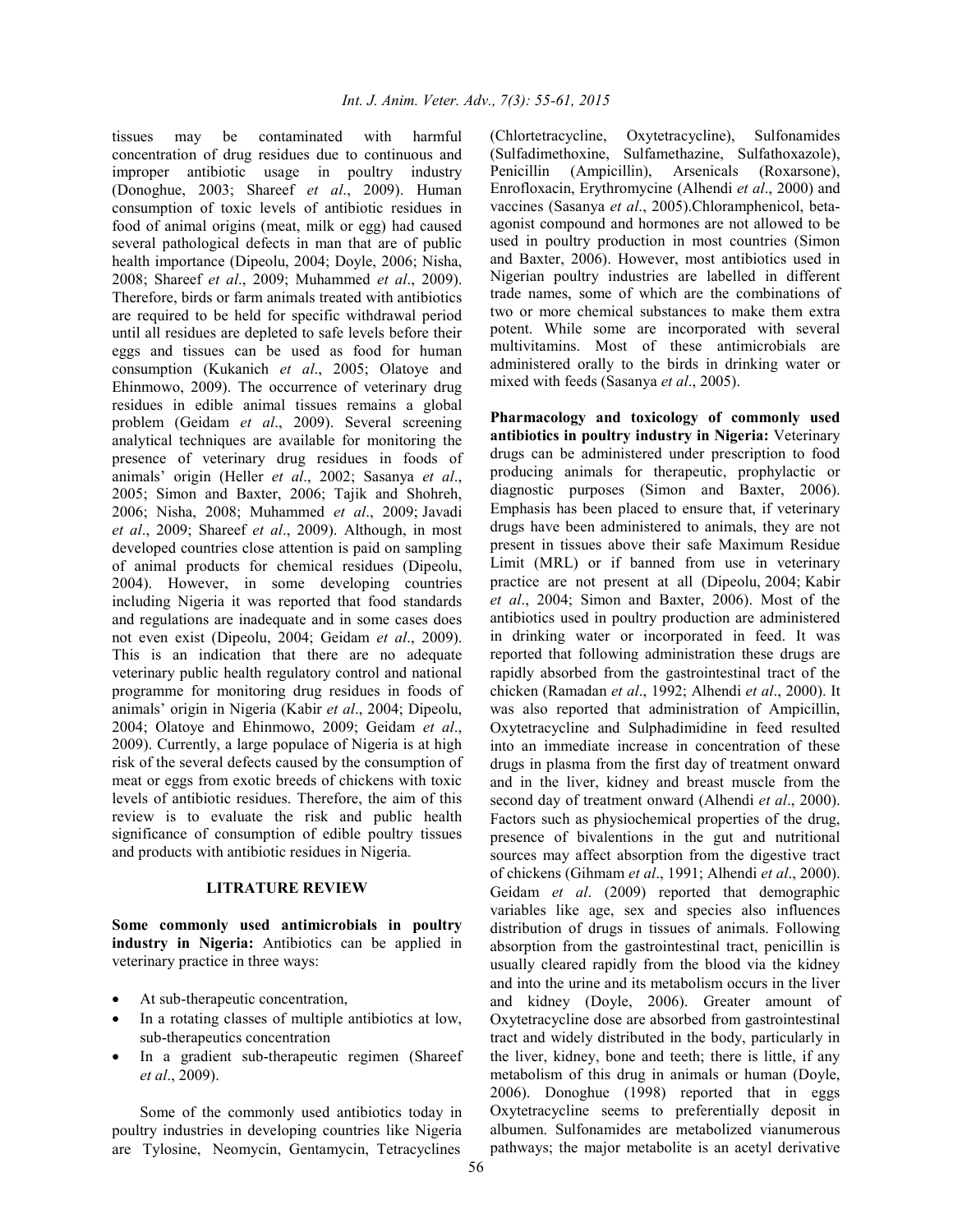and the primary mechanism of toxicity of sulfonamides is associated with the thyroid and hypothalamus pituitaryaxis (Doyle, 2006). Gentamycin and Neomycin are also not readily metabolized in animals and humans, but is rapidly depleted from the muscle and fat and it tends to persist in the kidney or liver. These drugs cause damage to the kidney and result in hearing loss (Doyle, 2006). Studies have revealed that Streptomycin is not readily absorbed from the gastrointestinal tract of animals and humans, because of its high molecular mass and it is also not metabolized significantly when injected and oral dose of the drug are eliminated unchanged in via feaces. Streptomycin may also have adverse effects on the kidney functions (Doyle, 2006). The most commonly used arsenic compound for poultry is roxarsone. Most of the drug is excreted unchanged but some metabolites have been detected in hen urine (Doyle, 2006). Donoghue (1998) reported the deposition of arsenic in egg yolk. Inorganic arsenic is known to be carcinogenic and may adversely affect the circulatory and nervous system, while organic arsenic is considered less toxic (Doyle, 2006).

**Causes of antibiotic residues in edible poultry tissues:** Recently there have been some public health concerns on the antibiotic residues in poultry edible tissues and products like meat and egg and the attendant adverse effects of these residues on the public, who directly consume these products. (Doyle, 2006). Failure to adhere strictly to the withdrawal period or the Maximum Residual Limits of antibiotics in poultry production is reported to be the primary cause of antibiotic residues in edible poultry tissues and products like eggs (Dipeolu, 2004; Doyle, 2006; Olatoye and Ehinmowo, 2009). Withdrawal periods ranging from a few days to a few weeks are recommended for approved veterinary drugs (Doyle, 2006). This period vary according to the drug used, dosage, route of administration and animal species. Withdrawal period is defined as the time required for 99% of the birds in a population (treated according to labelled instructions) to be free of the drug residues above the tolerance level. A new veterinary drug is unsafe to be used in food producing animals especially when it is not used in accordance with its approved labelled direction. Therefore, the use of an unapproved new veterinary drug or of an approved new veterinary drug contrary to label direction can lead to toxic residues in poultry edible tissues or eggs (Policy Guide, 2009). When novice uses veterinary drugs, correct dosage is unlikely to be administered and withdrawal period are usually not observed. Lack of proper application and handling of antibiotics can lead to occurrence of residues in food of animal origin (Olatoye and Ehinmowo, 2009). In Nigeria, studies had been conducted on drug administration and residues deposition in the poultry

meat and other products (Dipeolu, 2004; Kabir *et al*., 2004; Geidam *et al*., 2009; Olatoye and Ehinmowo, 2009) and other African countries (Muriuko *et al*., 2001; Sasanya *et al*., 2005). They reported that the causes of illegal antibiotic residues in edible animal tissues include the administration of drug through improper route (s), over dosage of drug (s),the use of drug (s) that are not recommended for use in poultry production (e.g., beta-agonist compound and hormone are not to be used in poultry production and Sulfonamides are not to be used in laying birds) (Kabir *et al*., 2004). Maximum Recommended Levels (MRLs) had been fixed for authorized veterinary drugs to ensure consumer safety, such MRLs should not be exceeded if good veterinary practice were used. Most farmers are concerned with cost of production rather than public health risks and therefore could not delay disposing their chickens or eggs for purposes of observing withdrawal period (Sasanya *et al*., 2005).

**Techniques for screening of antibiotic residues in edible poultry tissues:** Microbiological methods like Agar gel diffusion test are the basis of screening methods for monitoring the presence of veterinary drug residues in food of animal origin (Alhendi *et al*., 2000; Hussein, 2004; Javadi *et al*., 2009). Although they cannot be used to identify individual antibiotics, therefore a positive result should be confirmed with chemical or physical methods (Kirbis, 2006; Javadi *et al*., 2009). Analytical techniques that are used for the screening of veterinary drug residues include Radio Immunoassay (RIA), Enzymes Immunoassay (EIA) (Javadi *et al*., 2009) and Thin Layer Chromatography (TLC) (Simon and Baxter, 2006; Tajik and Shohreh, 2006; Shareef *et al*., 2009; Geidam *et al*., 2009). Confirmatory tests applied to screening samples that require further investigation are usually based on Mass Spectrometric (MS) techniques such as Liquid Chromatography (MS/LC) (Simon and Baxter, 2006; Muhammed *et al*., 2009). Other techniques used for the detection and analysis of drug residues in edible tissues are High Performance Liquid Chromatography (HPLC) (Olatoye and Ehinmowo, 2009; Muhammed *et al*., 2009), Gas Chromatography (Muhammed *et al*., 2009) and Paper Chromatography (Nisha, 2008). In recent years, the demand for increased testing with regard to food safety has led to the development of new technologies for screening of drug residues in food of animal origins. The advent of a Surface Plasmon Resonance (SPR) based biosensor is one of such technologies. This fully automated wizard-driven instrument is capable of analysis of wide range of analytes and it is supported by *in-vitro* diagnostic kits for the screening of several veterinary drug residues (Simon and Baxter, 2006). Solid Phase Micro-Extraction (SPME) and Micro dialysis Methods are also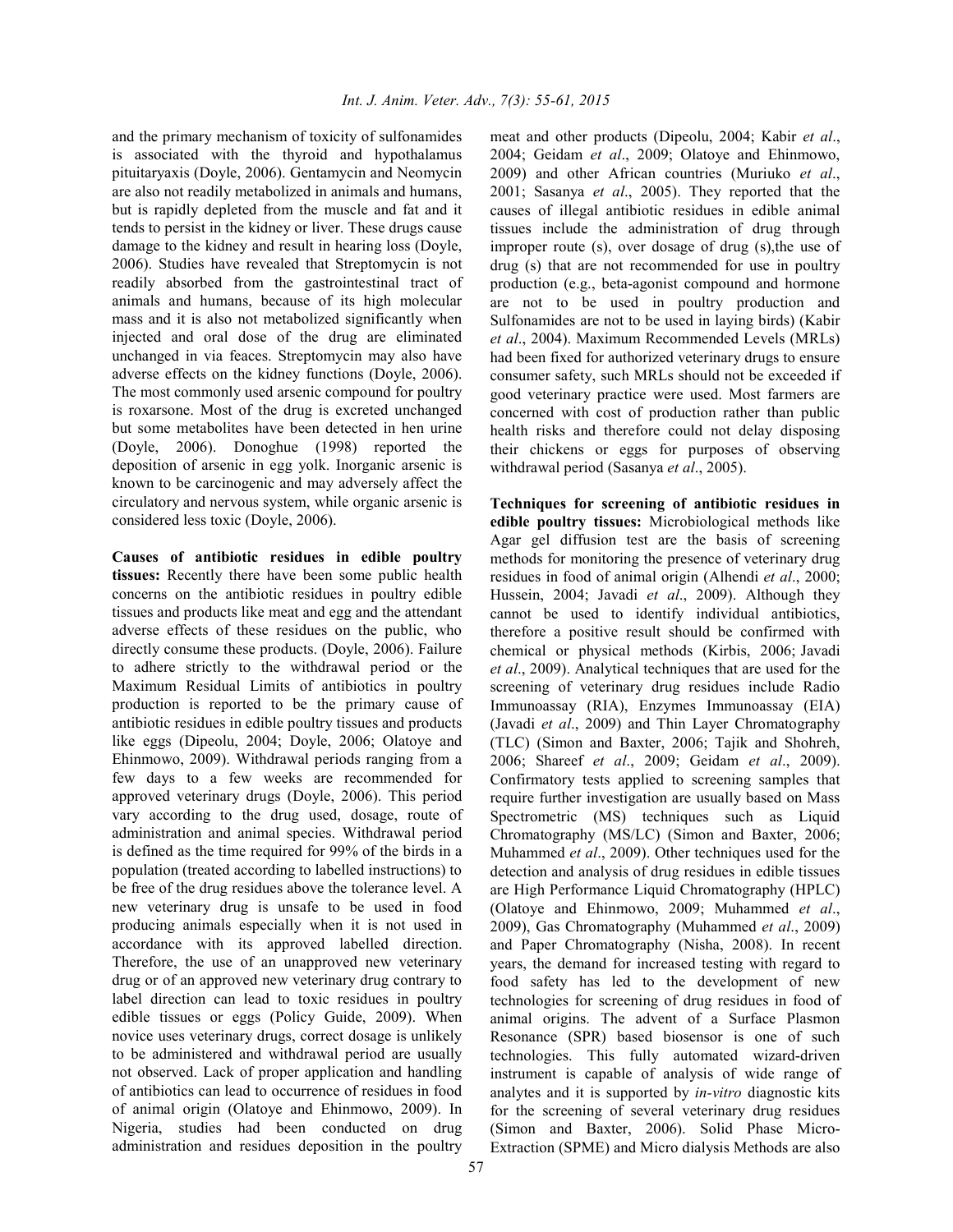modern analytical techniques used for drug residues analysis in edible animal tissues (Muhammed *et al*., 2009).

**Public health hazards associated with consumption of poultry tissues and products with antibiotic residues:** Poultry meat and eggs provide an important source of human nutrition in many developing countries (Sasanya *et al*., 2005). They are considered to be very important in combating the problem of low protein intake of the populace (Dipeolu, 2004). It is expected that each year approximately 220 eggs are consumed on average by each individual in Nigeria (Donoghue, 1998). It is therefore of utmost importance that such food of animal origin be safe and wholesome for human consumption (Dipeolu, 2004; Olatoye and Ehinmowo, 2009). Antibiotic residues in foods of animal origin (eggs, meat and milk) that are meant for human consumption are one of the sources of concern among public and medical health professionals (Adams, 2001; Shareef *et al*., 2009). This is because man is the ultimate consumer of these toxic antibiotic residues in these products (Donoghue, 2003; Dipeolu, 2004; Sasanya *et al*., 2005; Simon and Baxter, 2006; Doyle, 2006; Olatoye and Ehinmowo, 2009; Shareef *et al*., 2009). Pathological effects produced by most antibiotic residues in food of animal origins had been documented by some researchers in the world. These effects have caused significant health problems that might be toxicological, microbiological or immunological (FAO, 1999; Alhendi *et al*., 2000; Cunha, 2001; Botsoglou and Fletouris, 2001; EMEA, 2001; Javadi *et al*., 2009; Olatoye and Ehinmowo, 2009). Health hazards in humans that resulted from the consumption of tissues with toxic antibiotic residues include the transfer of antibiotic resistant strain bacteria known to be food borne pathogen (e.g., *Salmonella spp., Escherichia coli* and *Campylobacter spp.*) to humans (Boothe and Arnold, 2003; Hayes *et al*., 2004; Aarestrup, 2005; Doyle, 2006; Nisha, 2008; Geidam *et al*., 2009; Shareef *et al*., 2009), Immunological effects (Nisha, 2008), imbalance of intestinal micro-flora (Larkin *et al*., 2004; Kirbis, 2006; Javadi *et al*., 2009; Olatoye and Ehinmowo, 2009), Carcinogenicity (Sulfonamides, Arsenicals, Oxytetracycline, Furazolidone) (Sasanya *et al*., 2005; Doyle, 2006; Nisha, 2008; Javadi *et al*., 2009; Olatoye and Ehinmowo, 2009), Mutagenicity, loss of hearing, Nepropathy (Gentamycin, Neomycin), Hepatotoxicity (Nisha, 2008). Other effects include reproductive disorders (Sundlof, 1994; Czeize *et al*., 1998; Doyle, 2006), bone marrow toxicity (Chloramphenicol) and Anaphylactic reaction in individuals with known hypersensitivity to penicillin (Dipeolu, 2004; Gomes and Demoly, 2005; Doyle, 2006; Shareef *et al*., 2009). Antibiotic residues in foods of animal products can lead to losses in the food

industry through international trade (Javadi *et al*., 2009). This is why poultry products (meat or eggs) from developing countries like Nigeria could not find exportation market overseas. However, it has been demonstrated that most veterinary drugs have varying degree of stability during cooking and that cooking influences the level of risk posed by drug residues (Javadi *et al*., 2009). In Nigeria, most of the food producing animal products are always cooked, fried or roasted before consumption. Although, it was reported by Dipeolu (2004) that residues of some antibiotics tends to persist in poultry meat and eggs following common/conventional cooking methods, more findings about the effects of cooking on antibiotic residues are needed to accurately determine the risk of consumer exposure to these drugs in Nigeria.

**Prevention of antibiotic residues in edible poultry tissues:** The issue of prevention of antibiotic residues in food of animal origin is of paramount importance for those veterinarians employed in pharmaceutical and regulatory sectors responsible for assessing the fate of drugs and chemicals that enter the human food chain via the edible animal products (like meat, eggs or milk) (Muhammed *et al*., 2009). The first step in antibiotic residues prevention in edible tissues is to make individuals and organization aware of the problem through education by veterinary personal organization, literatures and governmental agencies (Muhammed *et al*., 2009). In many countries of the world, whenever an animal is slaughtered or its edible products are collected, there is a legal requirement that veterinary drug concentration in these products are not at level greater than the maximum residue level or tolerance established as safe by the relevant regulatory authority in the country of origin (Muhammed *et al*., 2009). Drug withdrawal time is defined as the time required for drug residues to reach a safe concentration in the edible tissues of animals for human consumption (Booth, 1982; Alhendi *et al*., 2000). Also veterinarians should avoid irrational use of antibiotics in field practice (Nisha, 2008; Policy Guide, 2009). Rapid screening procedures are required for the analysis of antibiotic residues, instant grading and prohibition of foods of animal origins that contain antibiotics more than MRL (Nisha, 2008). Moreover, processing of milk, proper cooking, roasting or frying of eggs, poultry meat and other tissues help in the inactivation of antibiotics (Nisha, 2008; Javadi *et al*., 2009). Refrigeration also causes disappearance of penicillin and through pasteurization, most of antibiotics losses activity. The use of activated charcoal, resin and UV irradiation also helps in lowering the level of antibiotic residues in animal tissues (Nisha, 2008).

**Measures for control of antibiotic residues in poultry edible tissues:** Harmful antibiotic residues can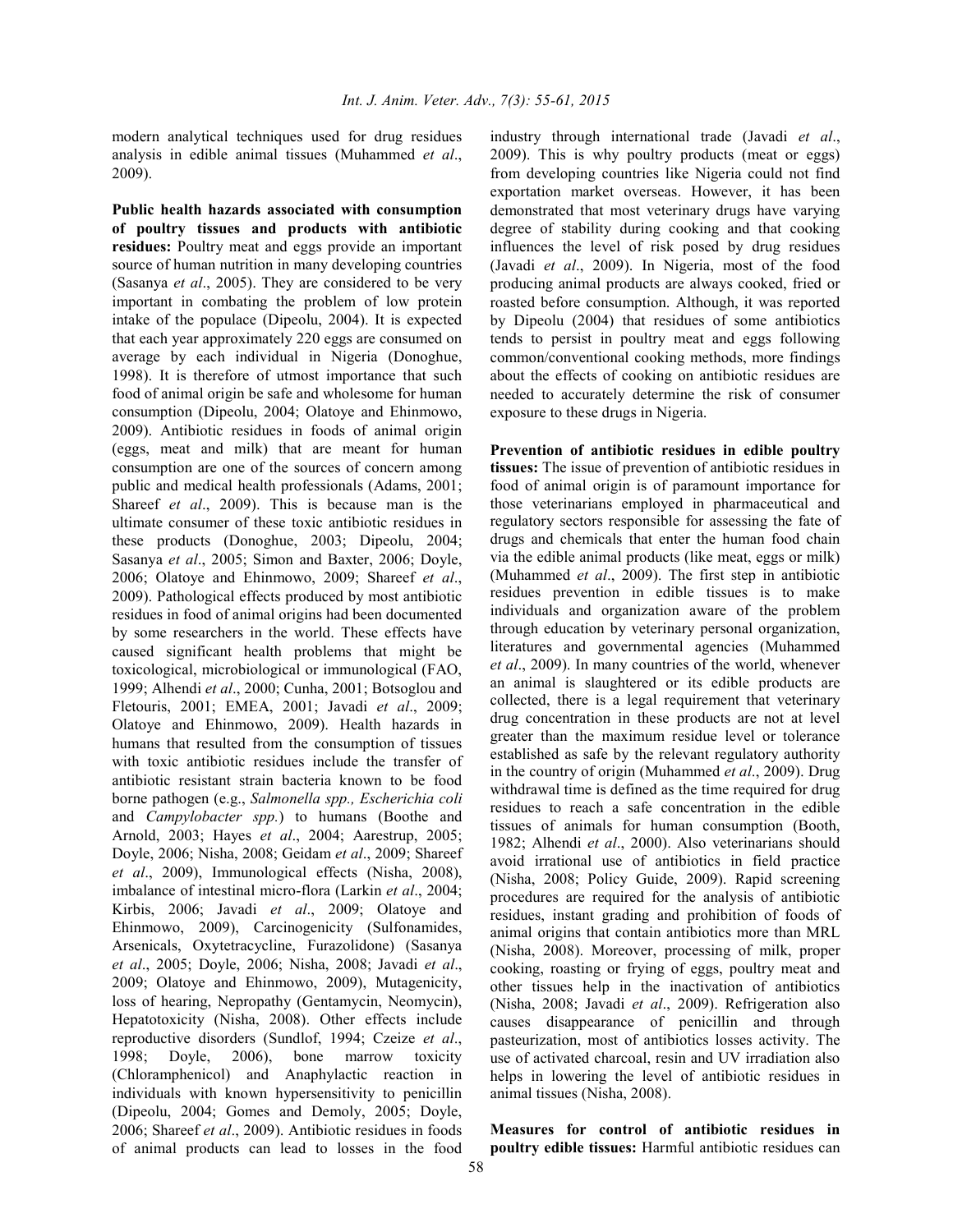be avoided through the proper use of antibiotics. This is because, the presence in food of residues of a new veterinary drug above threshold level causes the food to be adulterated under section 402 (a) 2 (D) of the act (Policy Guide, 2009). The ability of individuals who produce and sell food producing animals and animal products such as meat, eggs and milk to have systems to monitor and control the use of veterinary drugs is an indispensable adjunct to providing appropriate therapy and is essential to avoiding illegal residues (Policy Guide, 2009). Persons involved in raising, handling, transporting, holding and marketing food producing animals are encouraged to establish systems to ensure that veterinary drugs are used properly and to prevent potentially hazardous drug residues in edible animal products. These control systems should include the following:

- Identifying and tracking animals to which drugs were administered, in order to preclude the sale of edible animal tissues (meat, milk or eggs) containing illegal residues (identification may be by specific animal identification, pen, Quarantine, segregation or other means).
- Maintaining a system of medication and or treatment records that at aminimum, identifies the animal (s) treated (individual animals, pens, etc.), the date (s) of treatment, the drug (s) administered, who administered the drug (s), the amount administered and the withdrawal time prior to slaughter (and when meat, eggs, milk etc. can be used, if appropriate).
- Properly storing, labeling and accounting of all the drug products and medicated feeds.
- Obtaining and using veterinary prescription drugs only through a licensed Veterinarian based on a valid veterinarian/client/patient relationship and
- Educating all employee and family members involved in treating, hauling and selling the animals on proper administration techniques, observance of withdrawal times and methods to avoid marketing adulterated animal tissues and products destined for human consumption.

Establishing and maintaining such systems should help producers avoid marketing meat, eggs, milk or other edible animal tissues containing illegal residues and avoid regulatory action based on sections 402(a) 2 (D), 402(a) 4, or 501(a) 5 (Policy Guide, 2009). Person who do not administer medication but who purchase or lease animals for milking or sale for slaughter (such as livestock dealers) should also establish and implement a record keeping system. This system should include information on the source of the animals and whether the animal has been medicated (when, with what drug and the withdrawal period) to preclude marketing of edible tissues (meat, eggs or milk) that contain illegal residues. Such person may also be subjected to regulatory action, if they market animal edible tissues

containing illegal residues and failed to take reasonable precautions to prevent the sale of these adulterated food of animal origin (Policy Guide, 2009). Moreover, veterinary and pharmacokinetic programmes at various universities or private research facilities should also provide researches to support and complement the Federal monitoring effort (Donoghue, 2003). This collaboration will produce pharmacokinetic models for antibiotics and other chemicals transfer and deposition in poultry tissues (Donoghue, 2001, 2003) and also analytical methods for the detection of antibiotics (e.g., ampicillin, tetracycline sulfonamides etc.) and pesticides (e.g., organochlorine, organophosphorus etc.) in poultry tissues (Lehotay *et al*., 2001; Heller *et al*., 2002; Donoghue, 2003).

#### **CONCLUSION**

Many people in Nigeria especially those in remote areas are still not aware that edible poultry products especially eggs (yolk or albumen) can contain toxic level of antibiotic residues and most likely when these tissues are disposed soon after medication of the birds with antibiotics; and that the public health hazards resulting from consumption of these products can be life threatening. In Nigeria, some researchers have worked together as a team to analyse samples of meat from cattle, pigs, fish, poultry and other animal products such as eggs and milk for antibiotic residues (Alonge, 2001; Dipeolu and Alonge, 2002; Kabir *et al*., 2004; Dipeolu, 2004; Geidam *et al*., 2009; Olatoye and Ehinmowo, 2009). Even though samples were collected from open markets, farms and abattoirs, they have recorded residues of tetracycline, streptomycin, penicillin and chloramphenicol in analytes. However, there are recently more antibiotics used in livestock production especially poultry production in Nigeria. In this perspective, a large populace of Nigeria is at high risk of consuming edible poultry tissues with antibiotic residues, most especially those in urban areas where exotic breeds of chicken meat and eggs are bred and sold in hotels, foreign restaurants (e.g., Mr. Biggs), tea cafe, ice cream cafe, roasted chicken spots etc. Infact, there have been scanty reports on various veterinary drug residues in edible poultry tissues and the extent of the public health hazards they cause in Nigeria. Similarly, there is no specific residue monitoring programme in Nigeria (Geidam *et al*., 2009). This may be due to the fact that the analytical techniques are expensive and are not readily available in Nigeria. Yet, more researches need to be conducted on other antibiotic residues detection in edible poultry tissues like meat and eggs in Nigeria.

## **RECOMMENDATION**

There is need for public awareness through media or campaign programme to educate the less privileged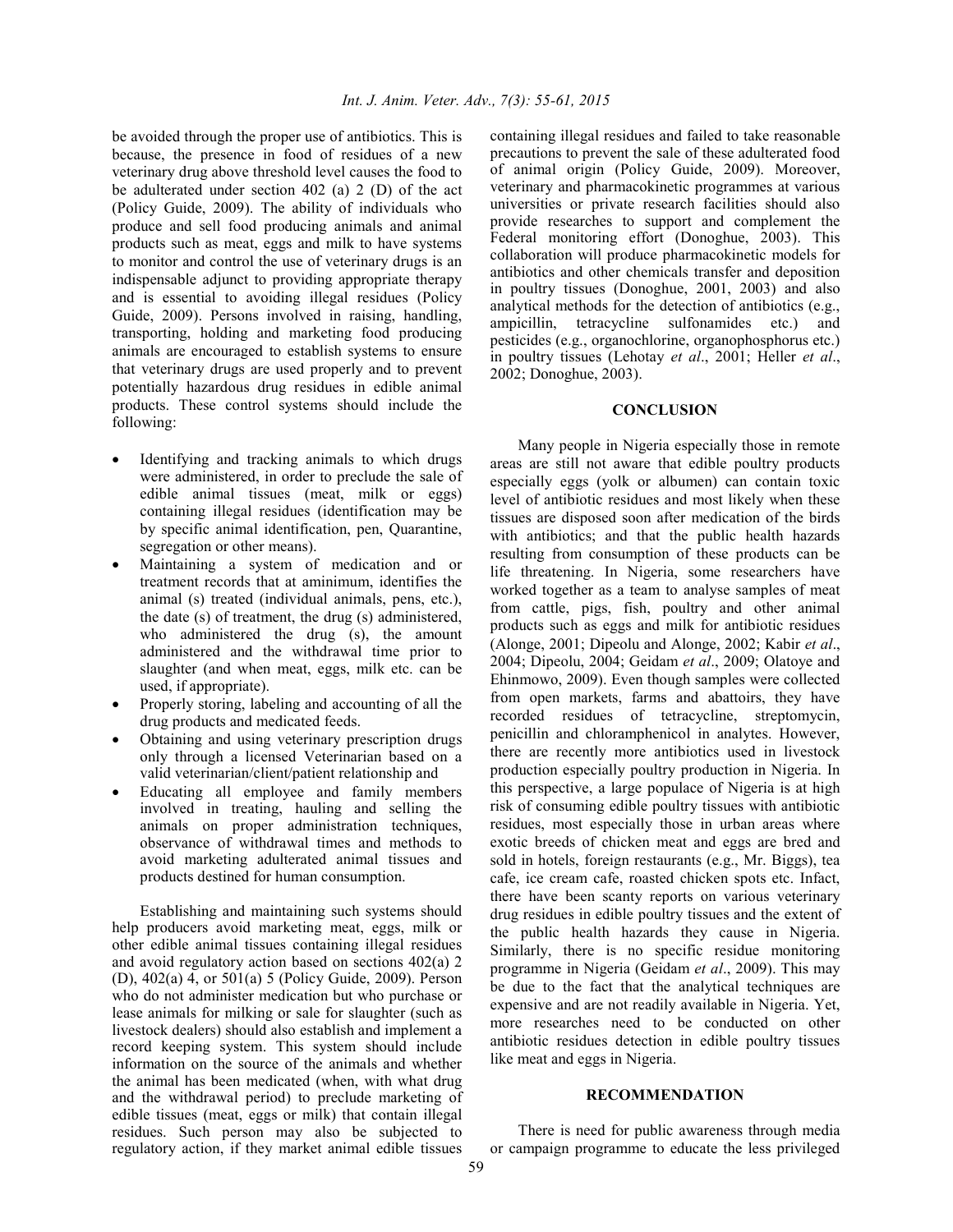populace of the risk of consuming poultry products with illegal levels of antibiotic residues. Therefore, the WHO and Federal Government agency controlling food and drugs (NAFDAC/FAO) should provide extensive regulatory oversight to ensure the safety of our food supply. This should include mandatory and rigorous safety studies (toxicology and pharmacokinetics) before any antibiotic can be approved for use in poultry industry. There is also need to monitor the supply of poultry edible products especially those imported into the country during festivals. The Federal and State Government authorities of Nigeria should mandate a legislation regarding drug use and veterinary drug residue control. They should also provide some basic facilities for nationwide specific residue monitoring programme and periodic surveillance of antibiotic residues in edible tissues at the level of abattoir, farms, market, etc. The Federal Government of Nigeria need to support universities, research institutes and private researchers financially in order to encourage and promote the gathering of reports on veterinary drug residues and the extent of residue problems in all parts of Nigeria. Therefore, they should fund veterinary research institutes to investigate contaminant transfer into poultry tissues (meat and eggs) through the following approaches:

- Use of traditional feeding studies to investigate transfer of individual drugs into edible poultry tissues
- Development of models to predict the pattern of contaminant transfer for a number of different chemical compounds and
- Collaborative efforts to develop methods to identify if and when contaminant transfer is taking place. Therefore, it is expected that when these suggestions are implemented, the occurrence of antibiotic residues in edible poultry tissues and products will be corrected to a greater extent in Nigeria

#### **REFERENCES**

- Aarestrup, F.M., 2005. Veterinary drug usage and antimicrobial resistance in bacteria of animal origin. Basic Clin. Pharmacol. Toxicol., 96: 271- 281. Adams, H.R., 2001.Veterinary Pharmacology and Therapeutics.18th Edn., Iowa State Press, USA, pp: 310-311.
- Alhendi, A.B., A.A.M. Homeida and E.S. Galli, 2000. Drug residues in broiler chicken fed with antibiotics in ration. Vet. Arhiv., 70: 199-205.
- Alonge, D.O., 2001. Meat and Fish hygiene. An Edition Farmacoe Press, Ibadan, pp: 1-119.
- Booth, N.H., 1982. Drugs and chemical residues in edible tissues of animals. In: Veterinary Pharmacology and Therapeutic. 5th Edn., In: Booth, N.H. and L.H. Mcdonald (Eds.): Iowa state University Press, Ames, pp: 1065-1113.
- Boothe, D.H. and J.W. Arnold, 2003. Resistance of bacterial isolates from poultry products to therapeutic veterinary antibiotics J. Food Prot., 66: 94-102.
- Botsoglou, N.A. and D.J. Fletouris, 2001. Drug residue in food Marcel Dekker, New York, Retrieved form: http://www.booknews.co.uk/Book/Book1756.html
- Policy Guide, 2009. Proper drug use and Residue avoidance by non- veterinarians. CPG Sec. 615.200.
- Cunha, B.A., 2001. Antibiotics side effect. Med. Clin. North Am., 85(1): 149-185.
- Czeize, A.E., M. Rockenbauer and J. Olsen, 1998.Use of antibiotics during pregnancy. Eur. J. Obstetrics, Gynaecol. Reproduct. Boil., 81: 1-8.
- Dipeolu, M.A. and D.O. Alonge, 2002. Residue of Streptomycin in meat sold for human consumption in some states of SW Nigeria. Arch. Zootec., 51: 447-480.
- Dipeolu, M.A., 2004.Problems and prospects of antibiotics residues in meat products in Nigeria. Vom. J. Vet. Sci., 1(1): 63-67.
- Donoghue, D.J., 1998. Investigating drugs transfer into eggs. U.S. Food and Drug Administration Vet. Newsletter, XIII(1).
- Donoghue, D.J., 2001. Mechanism regulating drug and pesticide residue uptake by egg yolks: Development of predictive models. World's Poultry Sci. J., 57: 275-380.
- Donoghue, D.J., 2003. Antibiotic residues in poultry tissues and eggs: Human health concerns? Poultry Sci. J., 82: 618-\*621.
- Doyle, M.E. 2006. Veterinary drug residues in processed meats potential health risk: A review of the scientific literature. Food Research Institute, University of Wisconsin, Madison.
- EMEA, 2001. Note for the guidance on the risk analysis approach for residues of veterinary medicinal products in food of animal origin. The European Agency for the Evaluation of medical products, veterinary medicines and information Technology EMEA/CVMP/187/00-final. Retrieved form: http://www.endra.orglemea.htm.
- FAO, 1999. Residues of some veterinary drugs in animals and foods. Food Nutrition Paper 41/3, pp: 97-199.
- Geidam, Y.A., H. Usman, H.I. Musa, F. Anosike and Y. Adeyemi, 2009. Ox tetracycline and Procain Penicillin residues in tissues of slaughtered cattle in Maiduguri, Borno state, Nigeria. Terrestrial Agua. Environ. Toxicol., 3(2): 68-70.
- Gulman, A.G., T.W. Rall, A.S. Niles and P. Tayor, 1991. The Pharmacological basic of Therapeutics. Pergamon Press, U.S.A.
- Gomes, E.R. and P. Demoly, 2005. Epidemiology of hypersensitivity drug reactions. Curr. Opin. Allerg. Clin. Immunol., 5: 309-316.